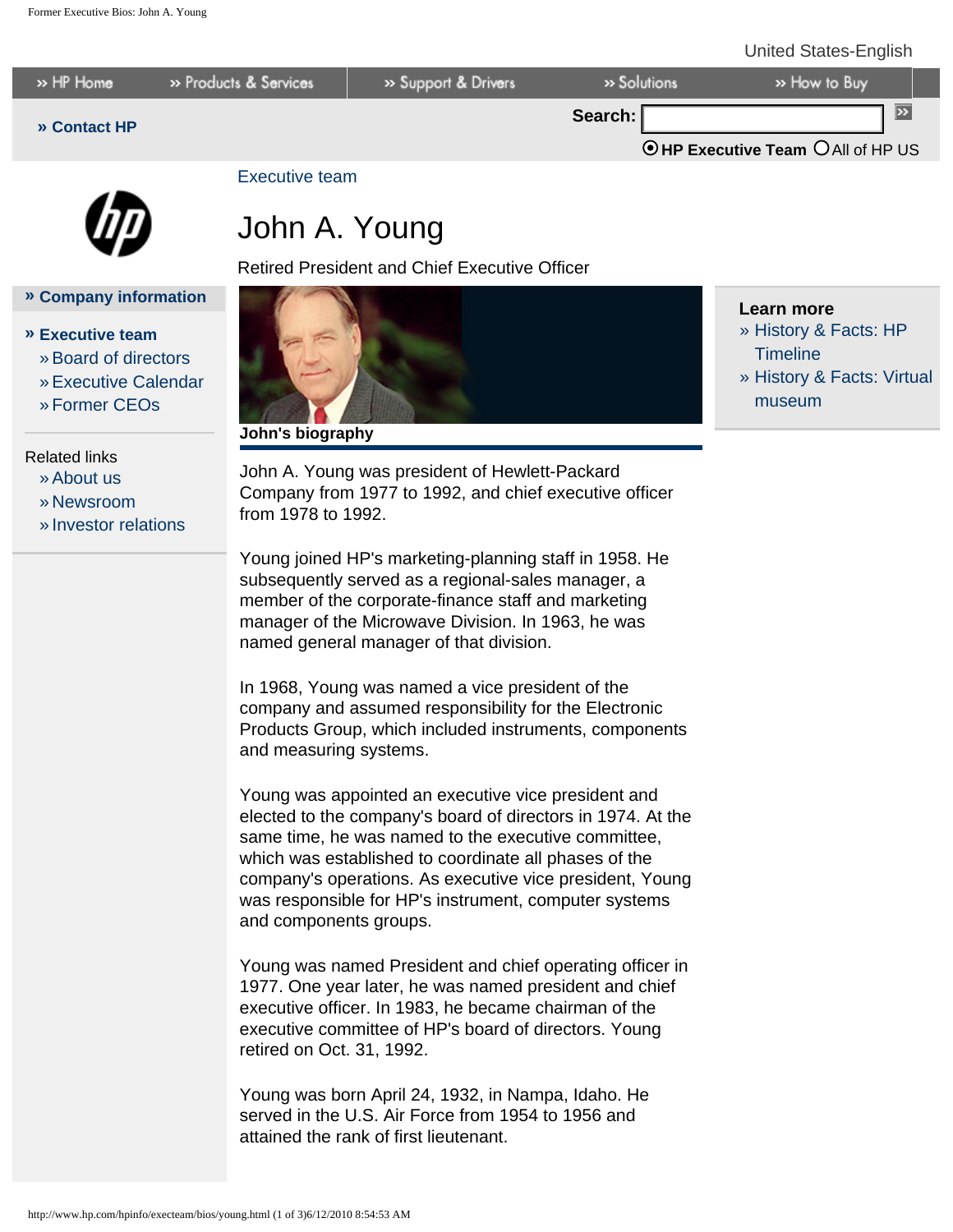He holds a bachelor's degree in electrical engineering from Oregon State University, Corvallis, and a master's degree in business administration from Stanford University. He holds honorary degrees of doctor of philosophy from the College of Idaho, Purdue University and Oregon State University and an honorary doctorate in science from the University of Idaho.

In 1983, Young was appointed by President Reagan to be Chairman of the President's Commission on Industrial Competitiveness. Young served as founding chairman of the Council on Competitiveness from 1986 to 1990.

In 1983 and 1984, Young was national chairman of Junior Achievement Inc. In 1985, he was named Manufacturer of the Year by the California Manufacturers Association and Business Communicator of the Year by the Business/ Professional Advertising Association. In 1985, he also received the Leadership award from the U.S. Council for International Business. He received the Excellence in Communication Leadership Award in 1988, presented by the International Association of Business Communicators. In 1989, he was named Best Executive of the year by Electronic Business Magazine and Executive of the Year by Research and Development Magazine. In 1990, he received the Distinguished Public Service Award from the National Science Foundation and the American Electronics Association's Medal of Achievement. Also in 1990, Young received the Prime Minister's Trade Award from Prime Minister Toshiki Kaifu in Tokyo, Japan.

In 1991, Young was honored as the Robert S. Hatfield Fellow in Economic Education by Cornell University, and he received the Douglas D. Danforth Award for Quality in Manufacturing from Syracuse University.

Young was a founding director and trustee of the Foundation for the Malcolm Baldrige National Quality Award, and served as the president of the foundation during 1990. He was named co-chairman of the President's Committee of Advisors on Science and Technology in 1994. He is founding chairman of the Computer Systems Policy Project, an affiliation of chief executive officers of American computer systems companies who formulate and advocate public-policy recommendations of critical importance to the computer industry. He also served as a member of the Advisory Committee for Trade Policy and Negotiations with the Office of the United States Trade Representative and is a member of the Business Council and the National Academy of Engineering. He also was founding chairman of the board of Smart Valley, Inc., a nonprofit corporation formed in 1993 to create an electronic community in Silicon Valley.